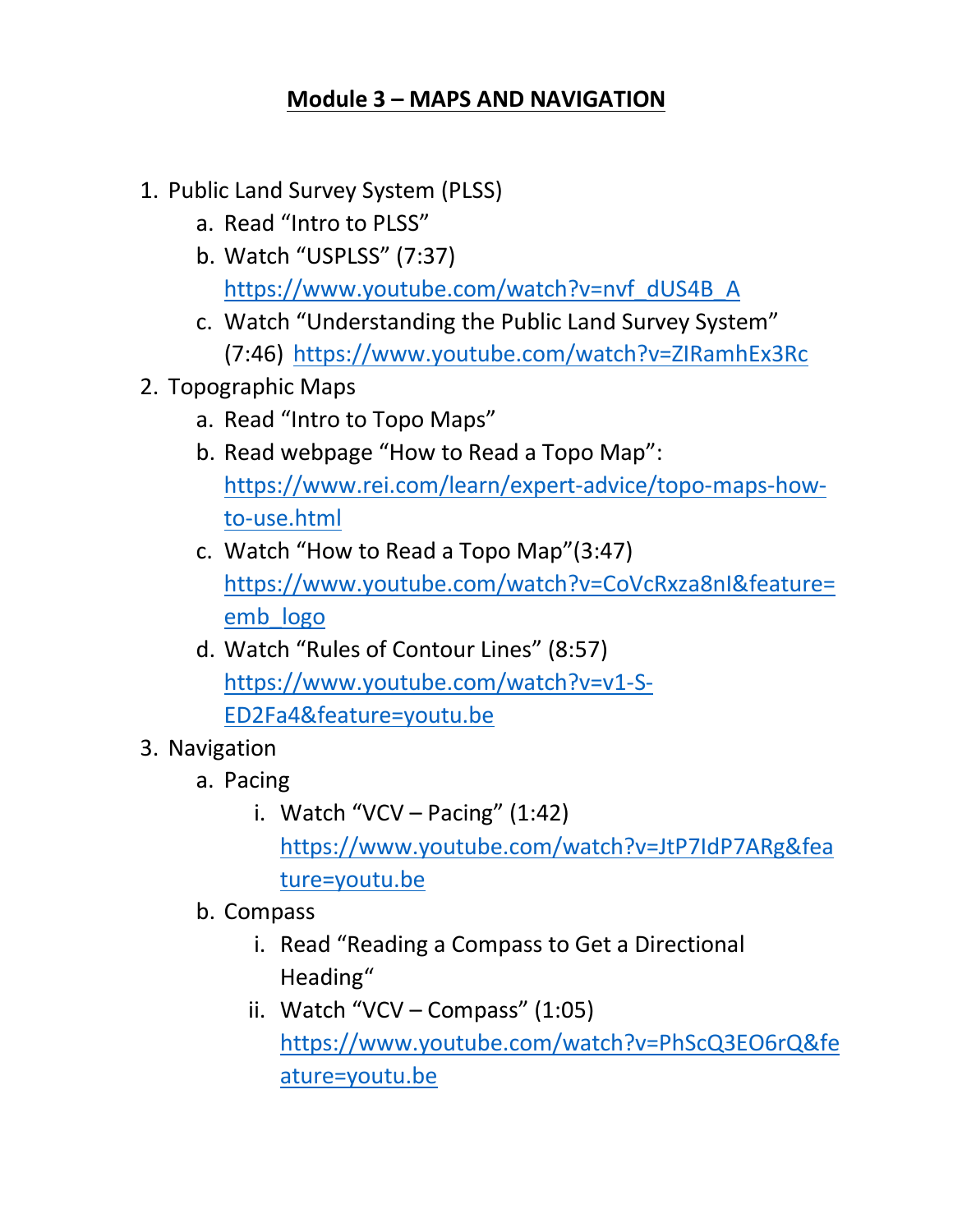## **The Public Land Survey System**

<span id="page-1-0"></span>The Public Land Survey System (PLSS) is a way of subdividing and describing land in the United States. All lands in the public domain are subject to subdivision by this rectangular system of surveys, which is regulated by the U.S. Department of the Interior, Bureau of Land Management.



Principal Meridians and Base Lines, Bureau of Land Management

The PLSS typically divides land into 6-mile square townships. Townships are divided into 36 one-mile square sections.





Practice filling in the section numbers on this township grid

Legal land descriptions include the section, township and range numbers, and the name of the principal meridian. For example, Green Valley Lake Christian Camp is located in Sections 28 and 33, Township 2 North, Range 2 West, of the San Bernardino Base and Meridian.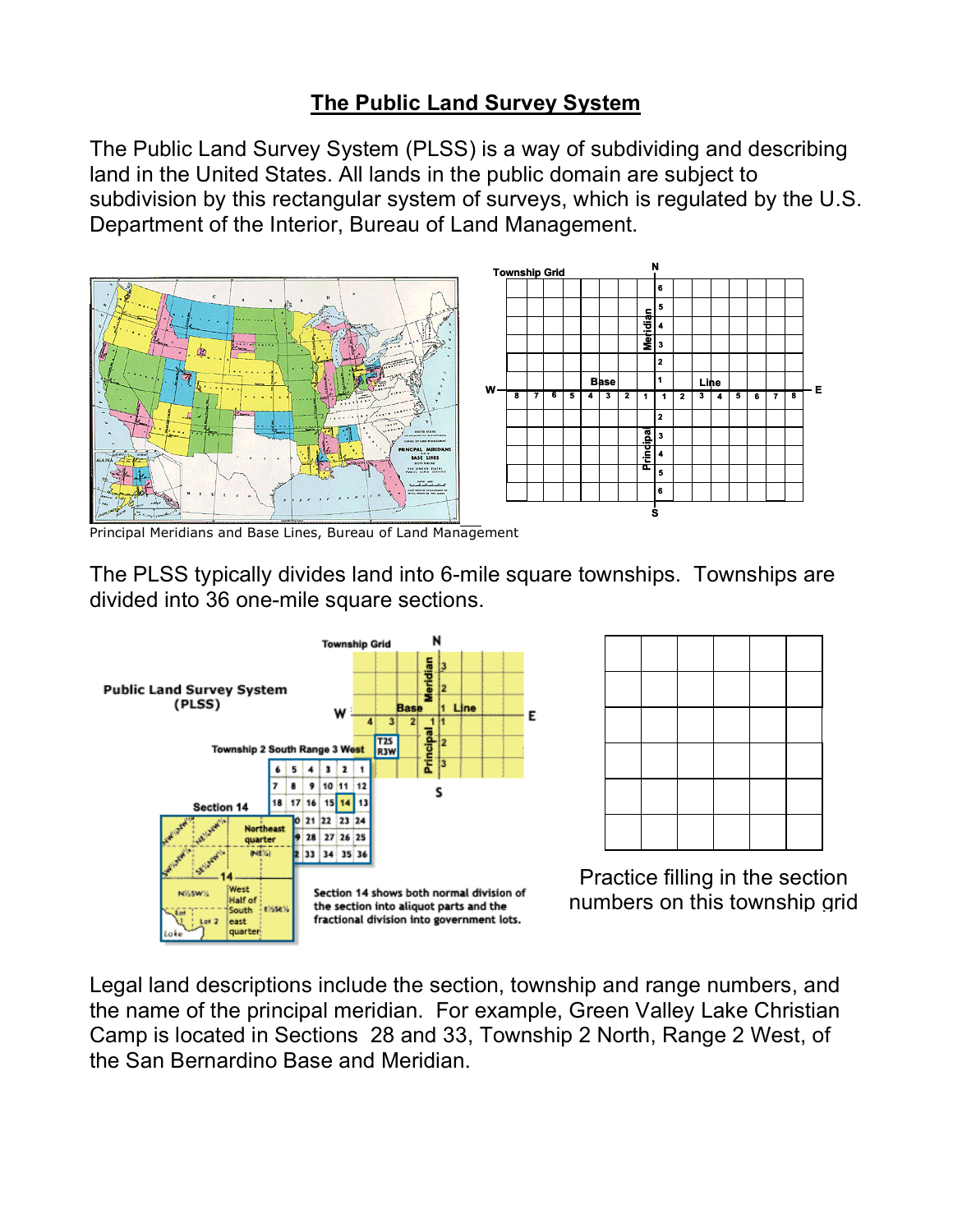## **Topographic Maps: Key Components**

<span id="page-2-0"></span>**Contour Lines:** Contour lines indicate a constant elevation as they follow the shape of the landscape. Generally, every fifth contour line is printed on the map in a darker color and marked with the elevation. The contour interval, which is the difference in elevation between one contour line and the one next to it, varies for different maps, so look at the map's key or in its margin to read what it lists as the contour interval for the particular map you're using.

Hilly areas are depicted by closely spaced contour lines, and flat areas have few--or no--contour lines. To determine whether a potential route of travel ascends or descends, look at the elevation numbers. If the route crosses contour lines marked with increasing elevations, the route goes uphill; conversely, if the elevation markers decrease, the route goes downhill.

**Scale:** Look to the margins of a map or to the map's key for its scale, which gives you information about the ratio between measurements on the map and the landscape's actual measurements. For example, one inch of map space may represent one mile across the land.